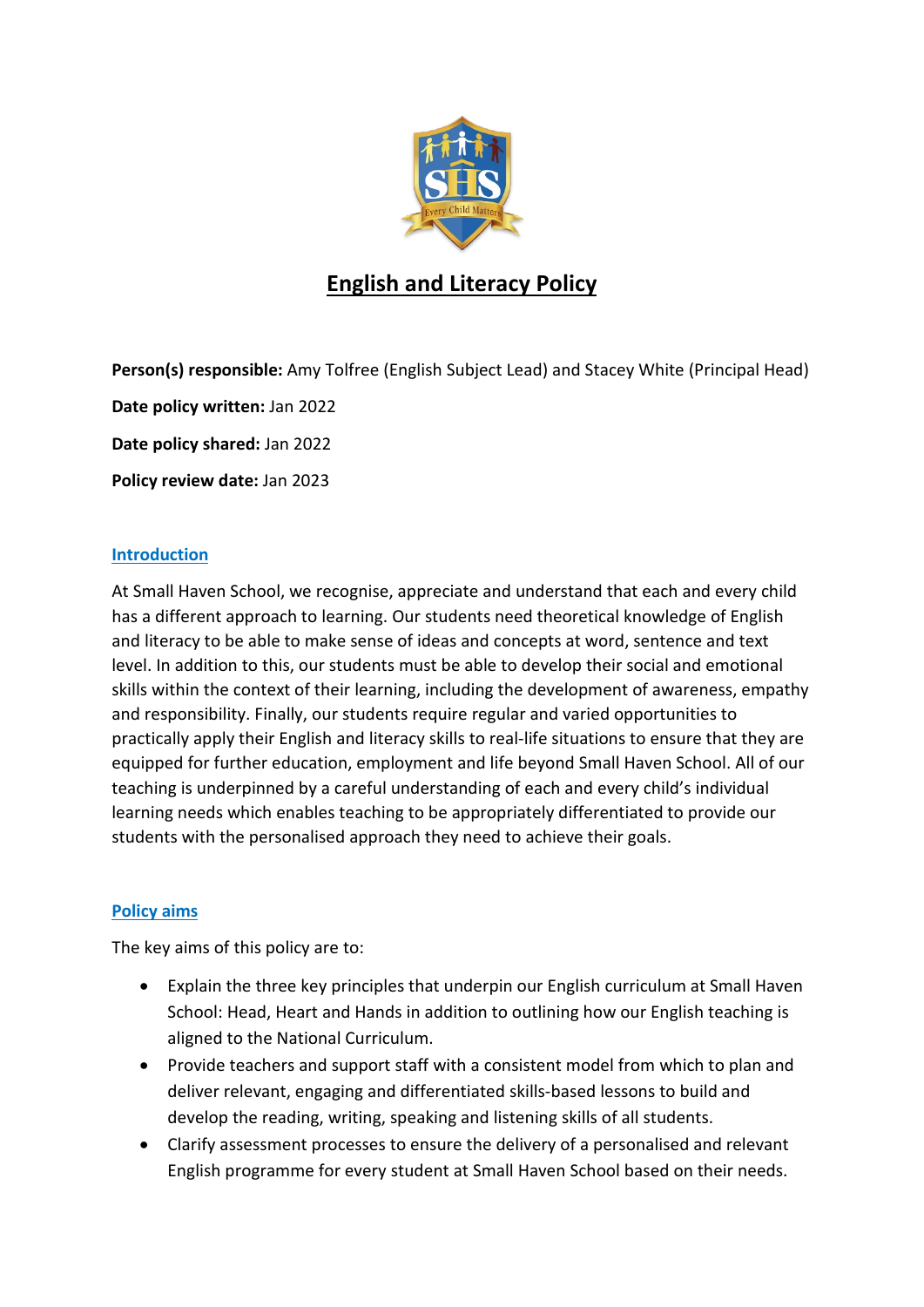# **Organising the English curriculum: The Head, Heart and Hands approach to teaching and learning**

This approach to education is explored in Peter Hyman's essay, 'Success in the 21<sup>st</sup> century: The education of head, heart and hand' (Hyman, P. 2017). Hyman is the head-teacher and founder of School 21, a school in Stratford, East London, which sought to bring balance into the key principles of Head, Heart and Hand to ensure that all three are given adequate time, coverage and opportunity within teaching and learning. As an independent SEN school, which places valuable emphasis not only upon the acquisition and continued to development of academic skills but also on the building of social and emotional awareness and being able to cope and thrive in real-life situations, Small Haven School has designed an English programme of learning using the Head, Heart and Hands principles to ensure that all students have a broad and balanced curriculum that enables them to succeed.

The teaching of reading, writing and spoken language is organised into genre 'blocks' or modules for the Lower and Middle School. For each genre block, there is a Head Heart Hands overview sheet with planning suggestions for teachers. In the Upper School and Sixth Form, where the curriculum is designed to build upon prior learning and refine and develop skills for their chosen qualification pathway, there are also Head Heart Hands overview sheets with suggestions of how to consistently incorporate these elements into the teaching of English. It is vital that students are not just taught how to pass exams, but to transfer the skills they have learned to continue to develop their academic knowledge, social and emotional understanding and practical application in real life situations.

**HEAD – academic skills and success.** Across the phases of the school, students receive differentiated teaching and support in the key English curriculum areas of Reading, Writing, Speaking and Listening. Teaching is supported, depending on student need, by a range of carefully differentiated approaches including:

- Language through Colour
- Communication in Print
- External visits from Speech and Language/STLS/Dyslexia Support
- 1:1 Reading

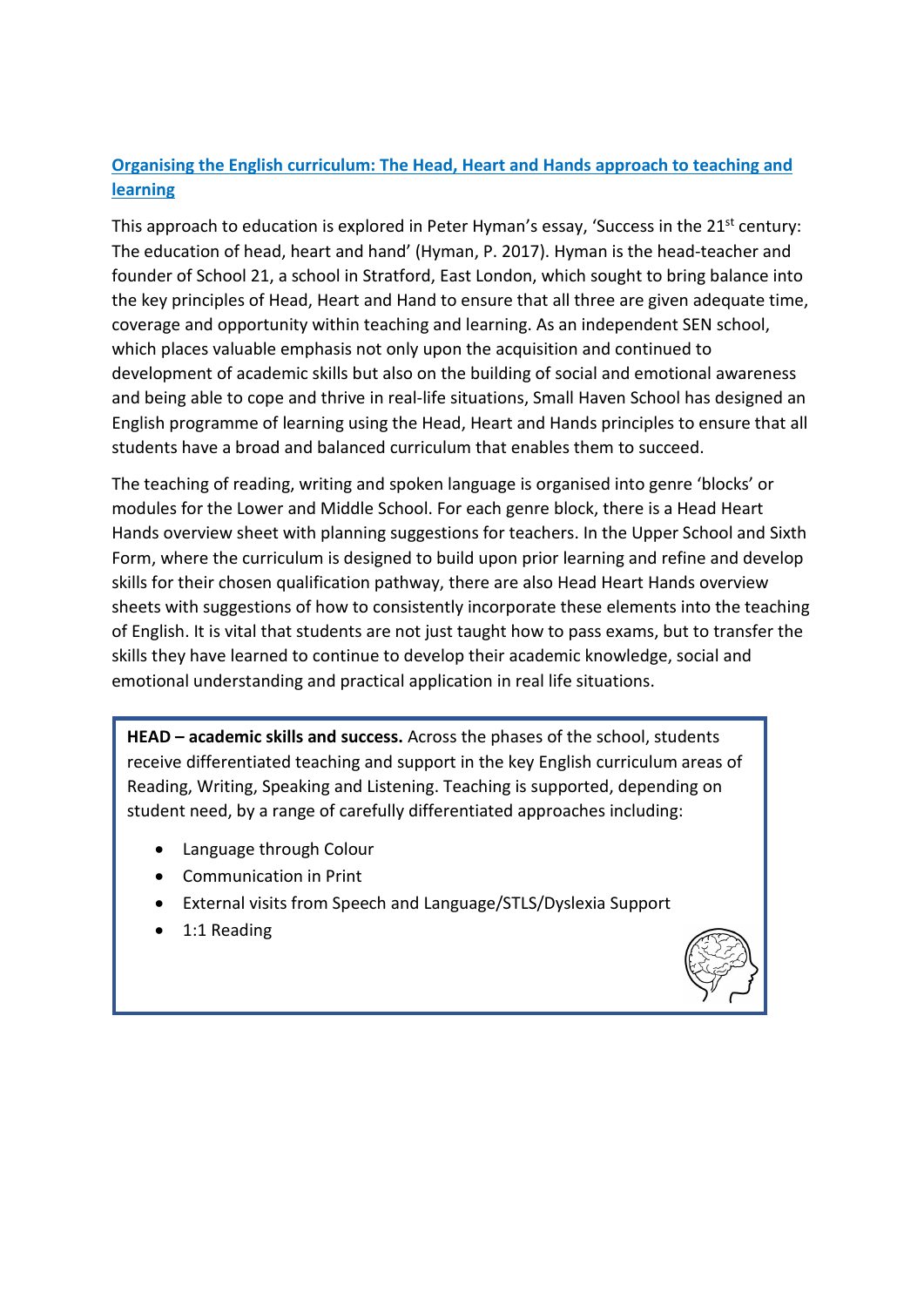#### **HEART – social and emotional learning.**

Supporting the emotional, social and mental health and development of our students is integral to our approach at Small Haven. Teaching is supported, depending on student need, by whole school initiatives:

- 1:1 Thrive sessions that are driven by personalised targets pertaining to the student's social and emotional development
- 1:1 mentoring for students to discuss questions, thoughts, worries and problems





#### **HANDS – applying learning in practical situations.**

Giving our students the opportunities to physically apply what they have learned to real-life, practical situations is another key tenet of what we do at Small Haven School. Students are able to apply their English and literacy skills to a range of scenarios including: planning and hosting assemblies on a range of topics; producing materials to promote key messages around national awareness days such as Safer Internet Day and Comic Relief; developing public speaking skills, and readying themselves for the world of work. Educational trips also provide a wide variety of opportunities to utilise and build upon their English and literacy skills through reading, writing, speaking and listening.



#### **The English Curriculum at Small Haven School**

Small Haven School's English curriculum incorporates key elements of the National Curriculum which are taught through genre-focused modules each term (please see Appendices for the Whole School Plan). In the Lower and Middle Schools, teachers can choose the order in which they deliver the genre blocks. In the Upper School and Sixth Form students pursue a pathway determined by their chosen English qualification; this would be either Functional Skills or GCSE English Language (Edexcel). These pathway decisions are made via consultation with the student, their parents, teachers and the Principal Head.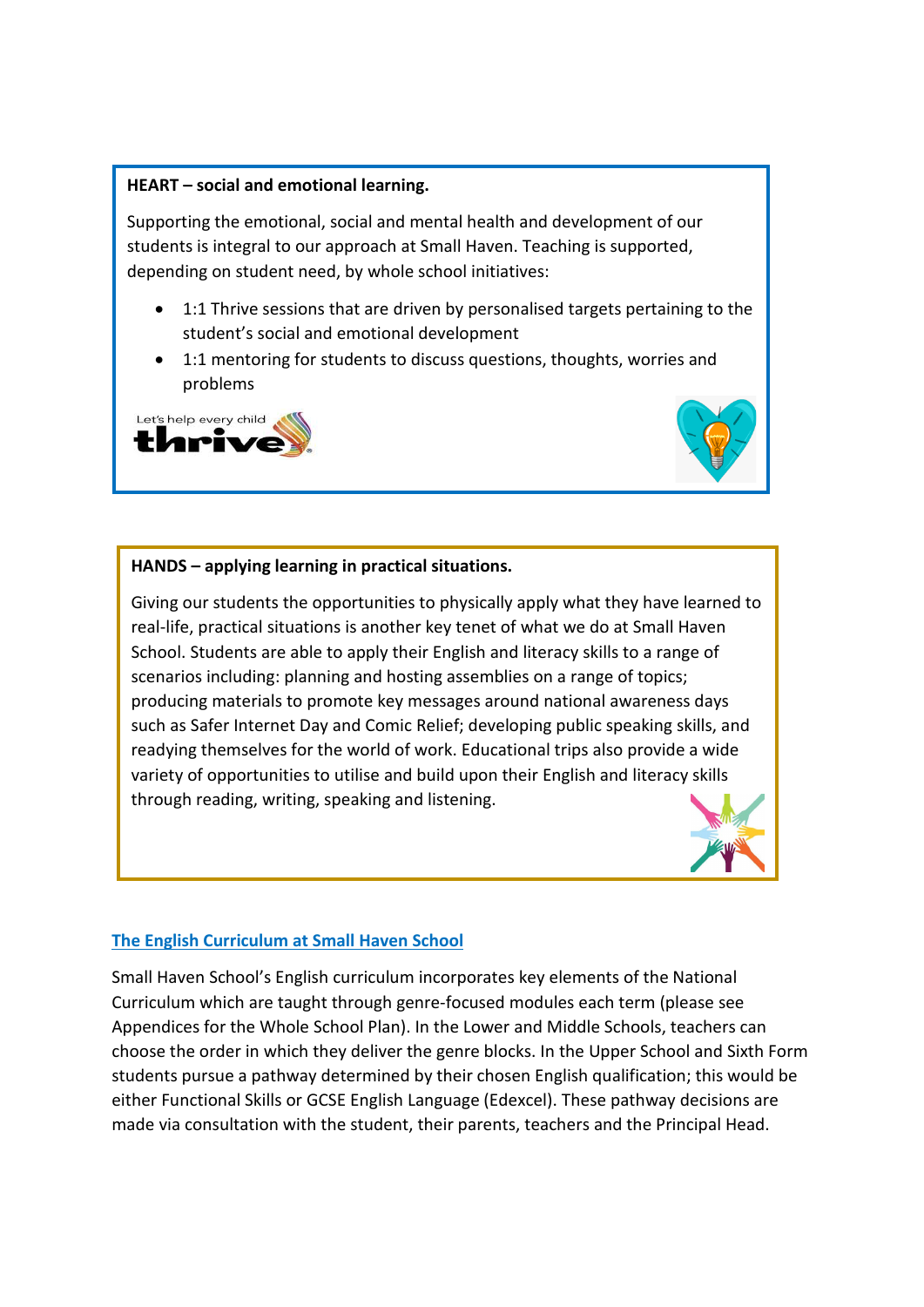The school is organised into four distinct phases: Lower School, Middle School, Upper School and Sixth Form. Within each of these phases are mixed age and ability classes. The English curriculum incorporates the following statutory requirements depending on the student's needs and any existing gaps in their learning, and students follow the English curriculum pathway appropriate for their ability and needs. Therefore, the Key Stage that a student is in will not necessarily equate to the level that they are studying at.

# **Aims (taken from the National Curriculum for English, 2013)**

- read easily, fluently and with good understanding
- develop the habit of reading widely and often, for both pleasure and information
- acquire a wide vocabulary, an understanding of grammar and knowledge of linguistic conventions for reading, writing and spoken language
- appreciate our rich and varied literary heritage
- write clearly, accurately and coherently, adapting their language and style in and for a range of contexts, purposes and audiences
- use discussion in order to learn; they should be able to elaborate and explain clearly their understanding and ideas
- are competent in the arts of speaking and listening, making formal presentations, demonstrating to others and participating in debate.

## **Timetabling Requirements for English and literacy lessons and sessions**

In line with the personalisation of the English curriculum and its delivery, the timetabling requirements will vary across the phases of the school depending on the needs of each class cohort. Across the school, the timetabling expectations for English and associated lessons is as follows:

- At least 15 minutes per day focused on spellings including initial and end of week assessments with focused, personalised support around word definitions, spellings rules and phonics.
- Daily Phonics input in EYFS/KS1 additional tailored support and intervention is devised when needed.
- At least 4 English lessons of 40 minutes 1 hour per week.
- Dedicated reading sessions incorporating independent reading, 1:1 guided reading and class reading including 'Drop Everything and Read'.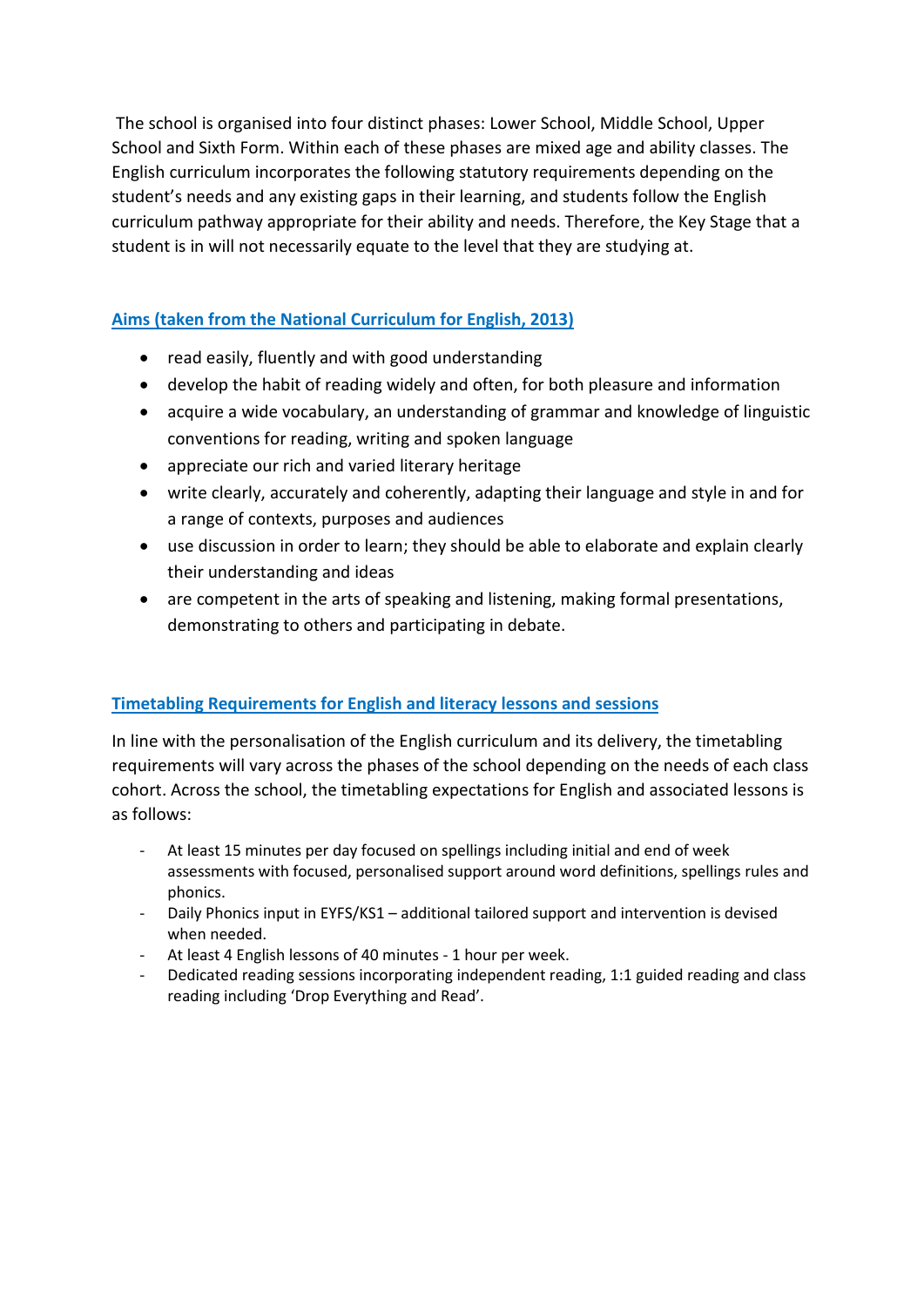# **Supporting and developing reading across the school**

Small Haven School's reading curriculum is centred upon a personalised approach that seeks to support children in developing a love of reading and allowing them to experience a range of different texts in different formats. The teaching of meaningful reading is achieved through a variety of methods:

- through a chosen class reader and specific guided reading sessions, whereby the class reads as a whole or is split into groups with differentiated tasks and outcomes.
- using regular 1:1 reading sessions whereby a student is supported by a TA to work on specific targets pertaining to the building blocks of reading (see Building Blocks of Reading: A Guide to 1:1 Reading for further information).
- text maps used in class and key stage planning to ensure coverage of fiction, nonfiction and poetry consistently throughout the year in line with the key elements of reading: Motivation and interest to read; Print awareness; Word reading (including phonics and phonological awareness); Literal understanding; Inferential understanding; Fluency and phrasing; and Response to texts (see class text maps for further information).
- using Pearson's Bug Club Phonics Programme to develop children's phonological awareness and reading skills.
- using personalised interventions dependent on student need including Language through Colour, various phonics resources and multi-sensory approaches such as the IDL programme.
- celebrating national literary events such as World Poetry Day, World Book Day and Storytelling Week as a whole school community and within classes.

Small Haven uses the Bug Club phonics programme in the teaching of phonics. This scheme is then supplemented with a range of resources including Letters and Sounds activities and resources and games from the Phonics Play website in addition to phonetically decodable reading books matched to the student.

## **Supporting and developing writing across the school**

Writing can be a significant challenge for students with additional learning needs, but it also provides chances to explore imagination, experiment with ideas and build resilience. The teaching of writing at Small Haven does not follow one singular approach, but incorporates elements from different methods including 'The Write Stuff' and 'Talk for Writing.' Students are encouraged to plan, draft, reflect and revise their written work in a supportive environment in which both their peers and teaching staff encourage constructive feedback and the building of confidence in expression ideas, thoughts and opinions. Multi-sensory approaches such as oral rehearsal, the use of visual cues and audio-visual stimuli are also used to engage different learning styles.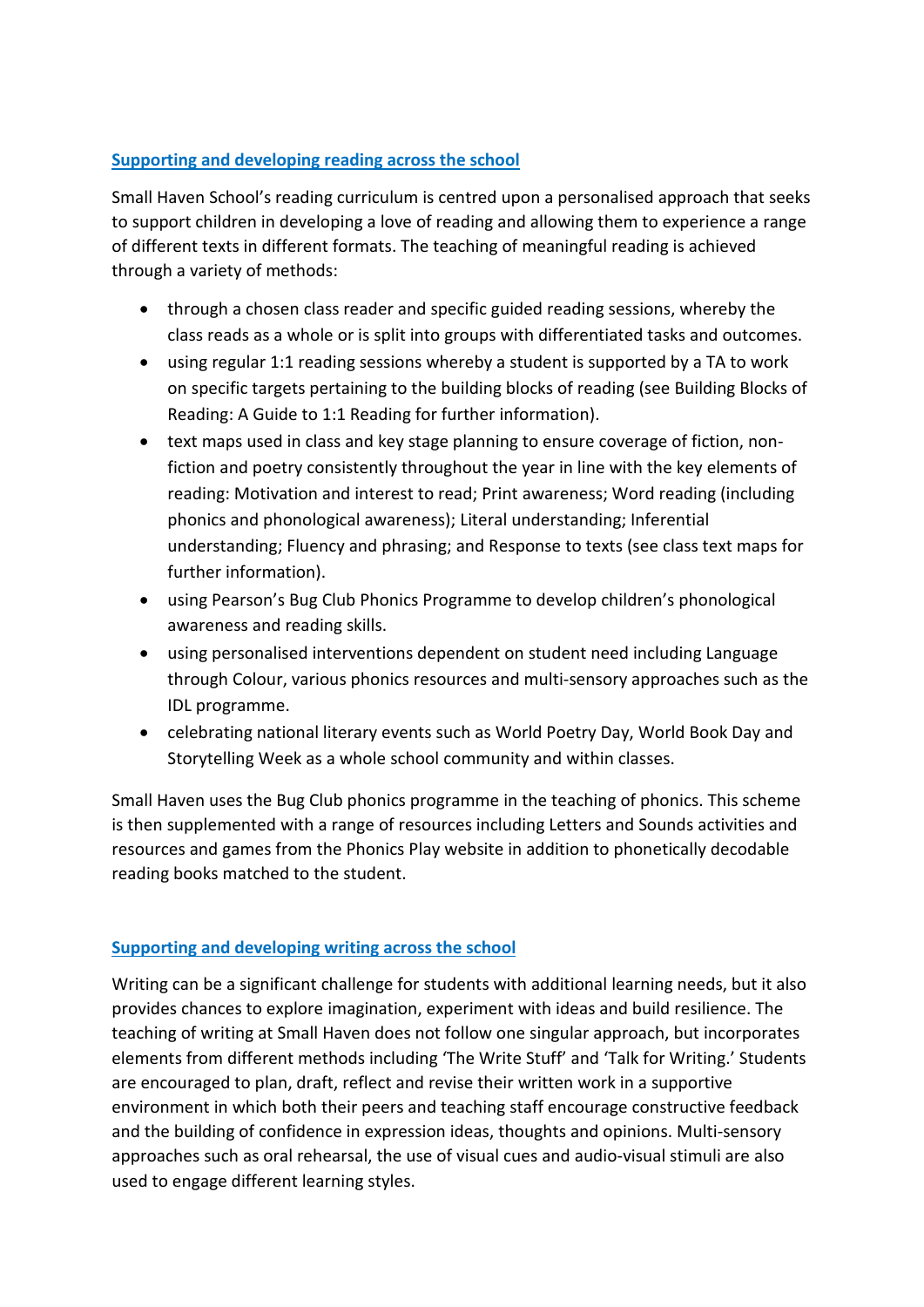In terms of spelling, students in the Middle and Upper Schools and Sixth Form are assessed on a weekly basis. At the beginning of the week, they undergo an initial assessment or 'spelling quiz'; they then receive daily input and support including multisensory approaches depending on their learning style. At the end of the week, they are re-tested and progress is recorded. The word lists are determined by the student's most recent summative spelling assessment, which measured using the New Group Spelling Test.

In Lower School, spellings input focuses specifically on the learning and mastery of high frequency words through regular activities and teaching personalised for each student. Assessments may be less formal and take the form of games or quizzes to judge progress and attainment but should occur every two weeks.

## **Supporting and developing speaking and listening**

Being able to articulate and express thoughts, ideas, wants and needs is integral to our students' development. Some students will encounter significant difficulty with this element of the English curriculum and – as with the other components of Reading and Writing – and so flexibility of assessment in addition to compassion, encouragement and support must underpin the teaching of these skills. Students will be provided with regular opportunities and situations to verbally express themselves in conversations with peers, staff and visitors; presentations to peers and the wider school community; and discussions across lessons around a wide variety of topics.

The teaching of speaking and listening is informed by the Spoken Language statutory requirements from the National Curriculum:

## **Students should be taught to:**

- listen and respond appropriately to adults and their peers
- ask relevant questions to extend their understanding and knowledge
- use relevant strategies to build their vocabulary
- articulate and justify answers, arguments and opinions
- give well-structured descriptions, explanations and narratives for different purposes, including for expressing feelings
- maintain attention and participate actively in collaborative conversations, staying on topic and initiating and responding to comments
- use spoken language to develop understanding through speculating, hypothesising, imagining and exploring ideas
- speak audibly and fluently with an increasing command of Standard English
- participate in discussions, presentations, performances, role play, improvisations and debates
- gain, maintain and monitor the interest of the listener(s)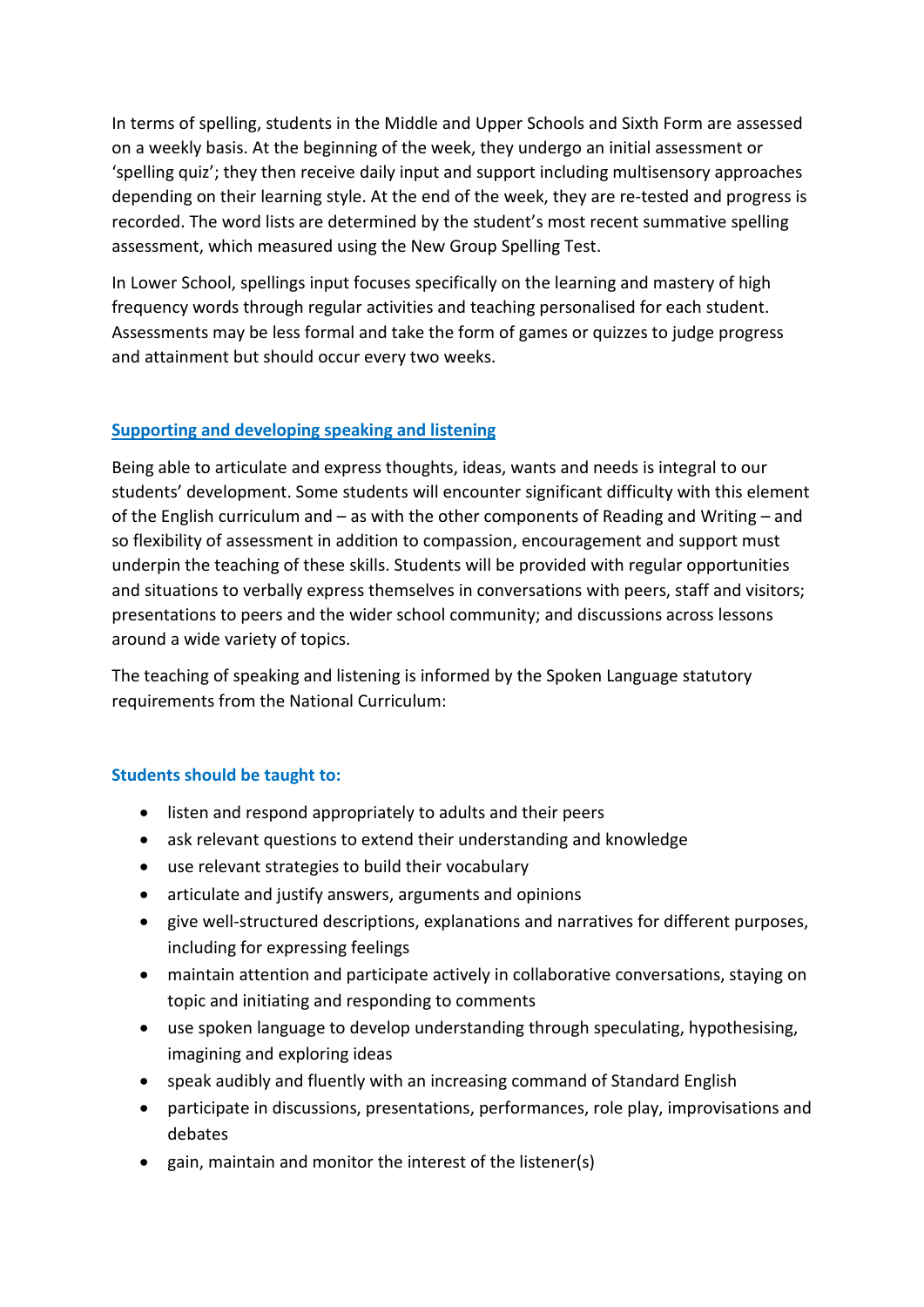- consider and evaluate different viewpoints, attending to and building on the contributions of others
- select and use appropriate registers for effective communication.

# **Assessment and Marking**

English work at Small Haven School is continually and formatively assessed as teachers and teaching assistants provide meaningful and relevant verbal feedback throughout the academic year. Due to their anxieties, some students may really struggle to access and complete assessments.

The outline of summative assessment below is ideally what should be completed, but **adjustments can and will be made** in the event of a student needing an alternative programme to monitor and track their progress in English. Any changes or alternative accommodations should be discussed with the English Subject Lead who will offer support and guidance.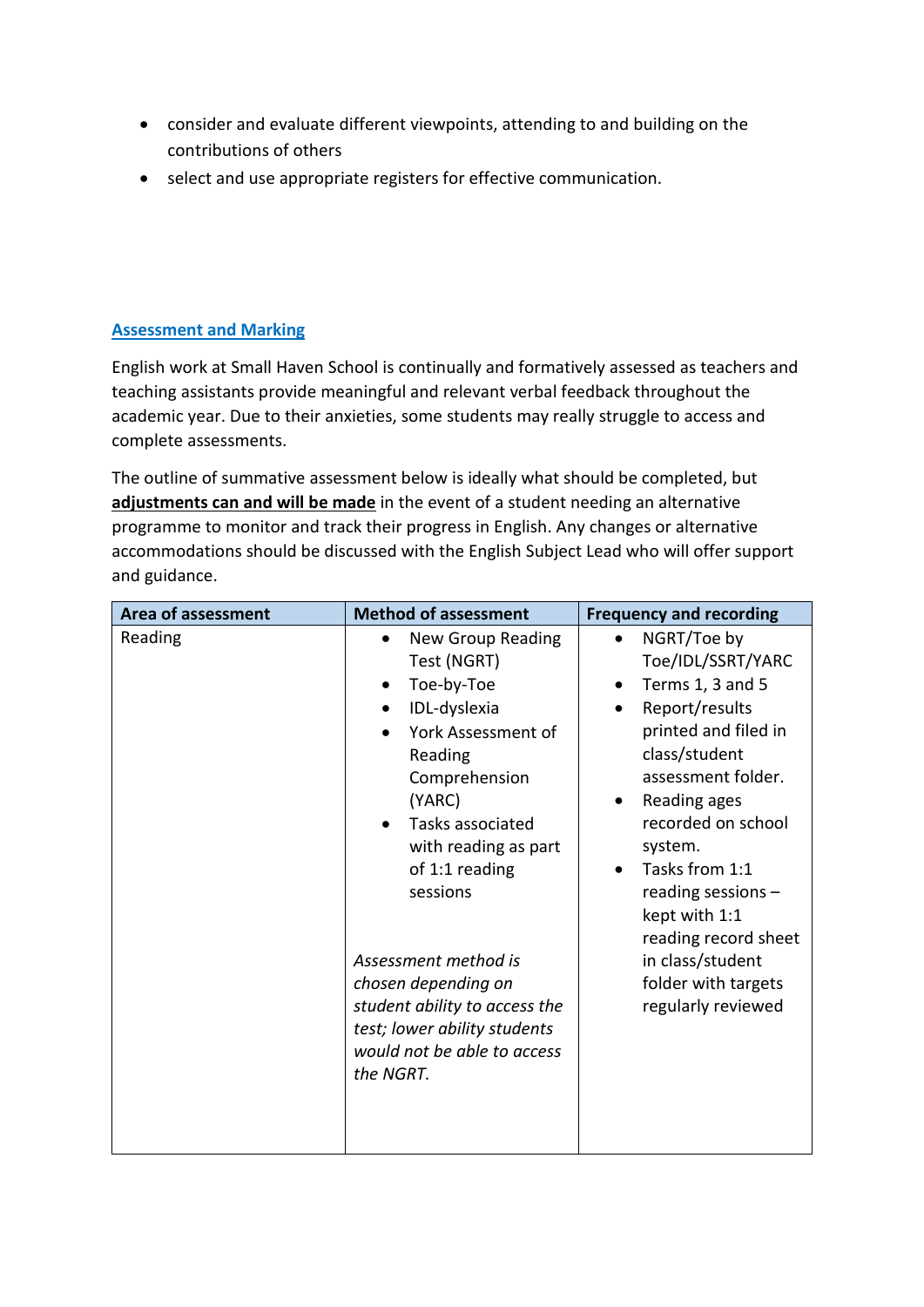|         | Phonics screenings as part<br>of diagnostic package for<br>new students/students who<br>present with reading<br>difficulties.                                                            |                                                                                                                                                                                                                                                                                                                                                                                                                                                                                                                                                                                                                                                                      |
|---------|------------------------------------------------------------------------------------------------------------------------------------------------------------------------------------------|----------------------------------------------------------------------------------------------------------------------------------------------------------------------------------------------------------------------------------------------------------------------------------------------------------------------------------------------------------------------------------------------------------------------------------------------------------------------------------------------------------------------------------------------------------------------------------------------------------------------------------------------------------------------|
| Writing | New Group Spelling<br>$\bullet$<br>Test (NGST)<br>Toe-by-Toe<br>IDL-dyslexia<br>Spelling tests<br><b>Extended writing</b><br>$\bullet$<br>piece relating to<br>genre block/exam<br>focus | NGST/Toe by<br>$\bullet$<br>Toe/IDL - Terms 1, 3<br>and $5.$<br>Report/results printed and<br>filed in class/student<br>assessment folder.<br>Spelling ages recorded on<br>SIMS mark sheet.<br>Spelling tests -<br>weekly<br>Results and accompanying<br>evidence of input e.g.<br>worksheets, photos filed in<br>class/student spelling<br>folder.<br>Results entered into class<br>mark sheet.<br>Drafts of extended<br>writing piece in book<br>to be marked using<br>school marking<br>policy. 'Final' neat<br>$piece - one$<br>unmarked copy with<br>date and genre<br>recorded in Best<br>Book; one copy<br>marked using Kent<br>Assessment<br>Statements/Exam |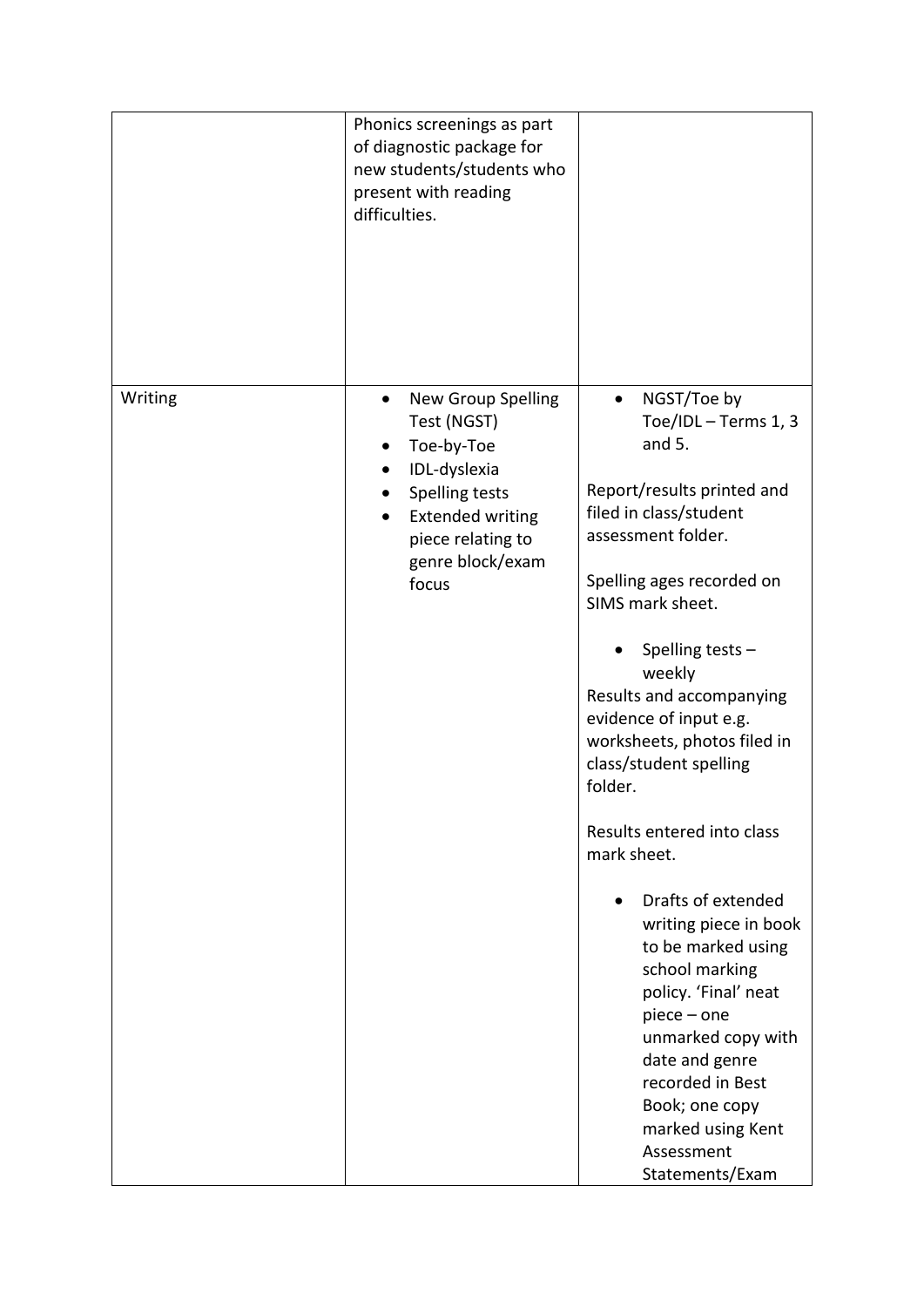|                        |                              | Specification criteria        |
|------------------------|------------------------------|-------------------------------|
|                        |                              | and filed in                  |
|                        |                              | class/student                 |
|                        |                              | assessment folder.            |
| Speaking and Listening | One assessment per term      | Once per term if possible -   |
|                        | chosen and set by the class  | it may be that more           |
|                        | teacher in line with what    | informal and formative        |
|                        | has been studied. This could | assessment takes place if a   |
|                        | be a class assembly, debate  | child's anxiety of presenting |
|                        | within a Question Time       | and public speaking is        |
|                        | lesson or individual         | something they need           |
|                        | presentation.                | support with.                 |

English work is marked in accordance with the schools' Assessment and Marking policy. The Subject Lead for English will create and monitor moderation sessions to support staff and identify any areas requiring further training.

# **The Role of the Subject Lead**

The Subject Lead for English is always available to offer support and guidance in the implementation of this policy and all associated planning, assessment and activities. With regards to this policy, the English lead will do the following to support its implementation:

- With the support and input of MMT, devise a schedule for observations to ensure that the requirements outlined in this policy are being met and upheld. These observations are not judgemental exercises but to gain insight into what is working well and areas where staff and students may need further support i.e. training, resources.
- With the support and input of MMT, devise a schedule for book looks to audit assessment and record-keeping and offer help with any areas that are proving difficult. This is also integral to ensuring consistent coverage of curriculum content across the school and that a clear but flexible assessment system is in place to guarantee that **all** students' progress is recorded, acknowledged and celebrated.
- Schedule 'drop-ins' during the term where staff (including teaching assistants) can meet to discuss ideas/resources/critiques etc. with the English Subject Lead so that all staff can be supported in the delivery of the school's English curriculum.
- Discuss with MMT how to create and sustain regular opportunities for the moderation of reading, writing, speaking and listening across the school.

## **Appendices**

This policy should be read and considered in conjunction with these documents: